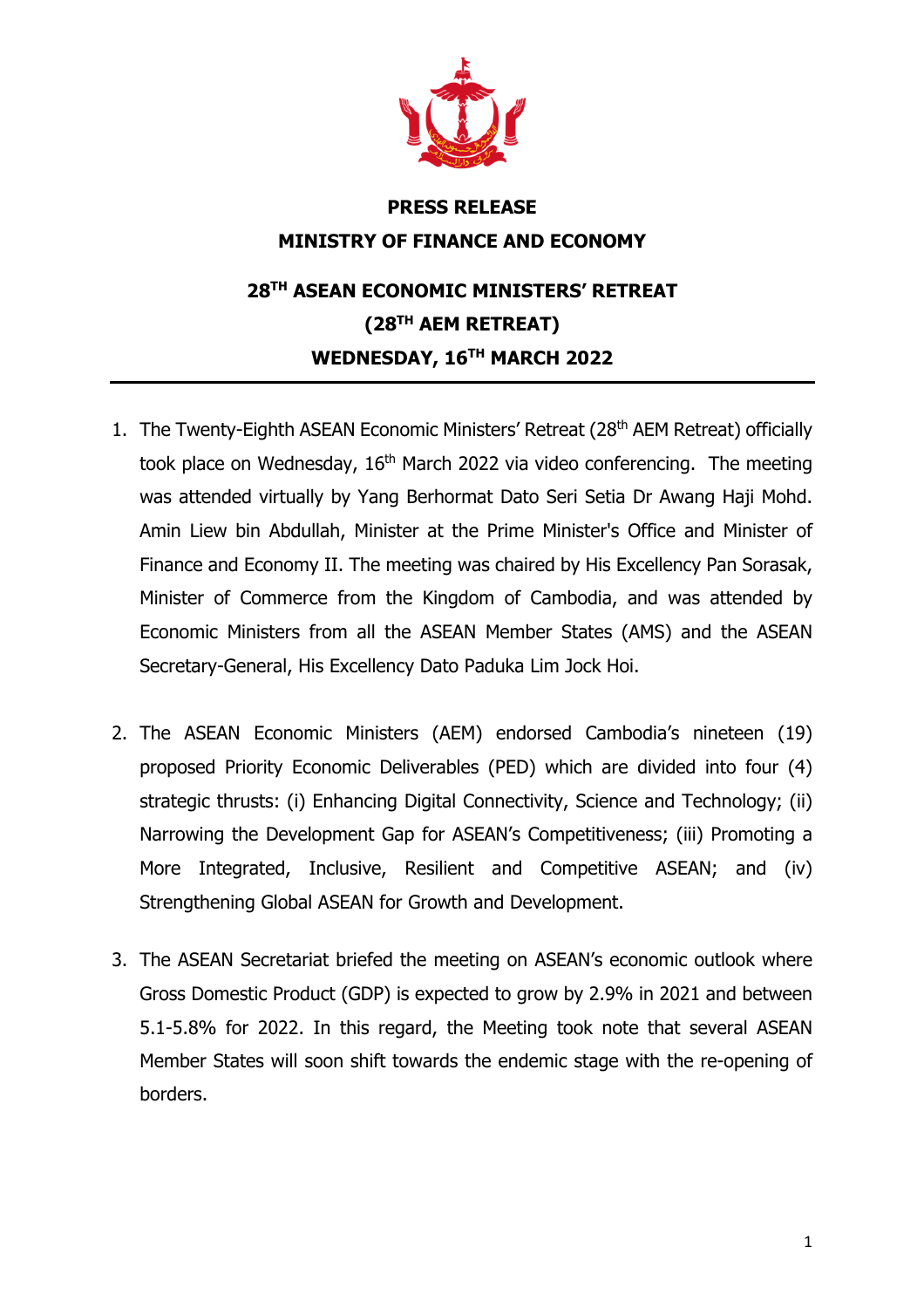

- 4. To this end, Ministers reaffirmed the need for continued close cooperation for supply chain resilience and enhanced cross-sectoral collaboration on areas of digitalisation and sustainability, particularly through regional initiatives undertaken through the ASEAN Comprehensive Recovery Framework (ACRF), Bandar Seri Begawan Roadmap on Digital Transformation of ASEAN (BSBR) and Expansion of the List of Essential Goods under the Memorandum of Understanding (MOU) on the Implementation of Non-Tariff Measures on Essential Goods under the Hanoi Plan of Action. The meeting also called for the acceleration of the implementation of the ASEAN Travel Corridor Arrangement Framework (ATCAF) which can further facilitate the resumption of travel across borders.
- 5. The meeting also discussed the latest status of ASEAN's Free Trade Agreements (FTA). Notably, the meeting launched the ASEAN Trade in Goods Agreement (ATIGA) upgrade negotiation, with the objective to promote deeper and wider economic integration in the region, provide conducive environment for growth and development as well as facilitate trade. Further, ASEAN Member States also reaffirmed commitment for the ongoing upgrade of the ASEAN-Australia-New Zealand FTA (AANZFTA) in ensuring that the agreement remains a high-standard agreement, relevant for business and people and fit for purpose in response to COVID-19.
- 6. The meeting also provided an opportunity for ASEAN Business Advisory Council (ASEAN-BAC) to have a consultation with ASEAN Economic Ministers, in which ministers were briefed on the priorities and initiatives of ASEAN-BAC members including the latest development of Brunei Darussalam's legacy projects titled 'Harnessing Impact for Resilient Employability Digitally (HIRED)' and 'ASEAN Digital Gateway and Travel Wallet', which was presented by Yang Behormat FDr. Ar. Siti Rozaimeriyanty DSLJ Hj Abd Rahman and Ms. Haslina Taib, respectively.